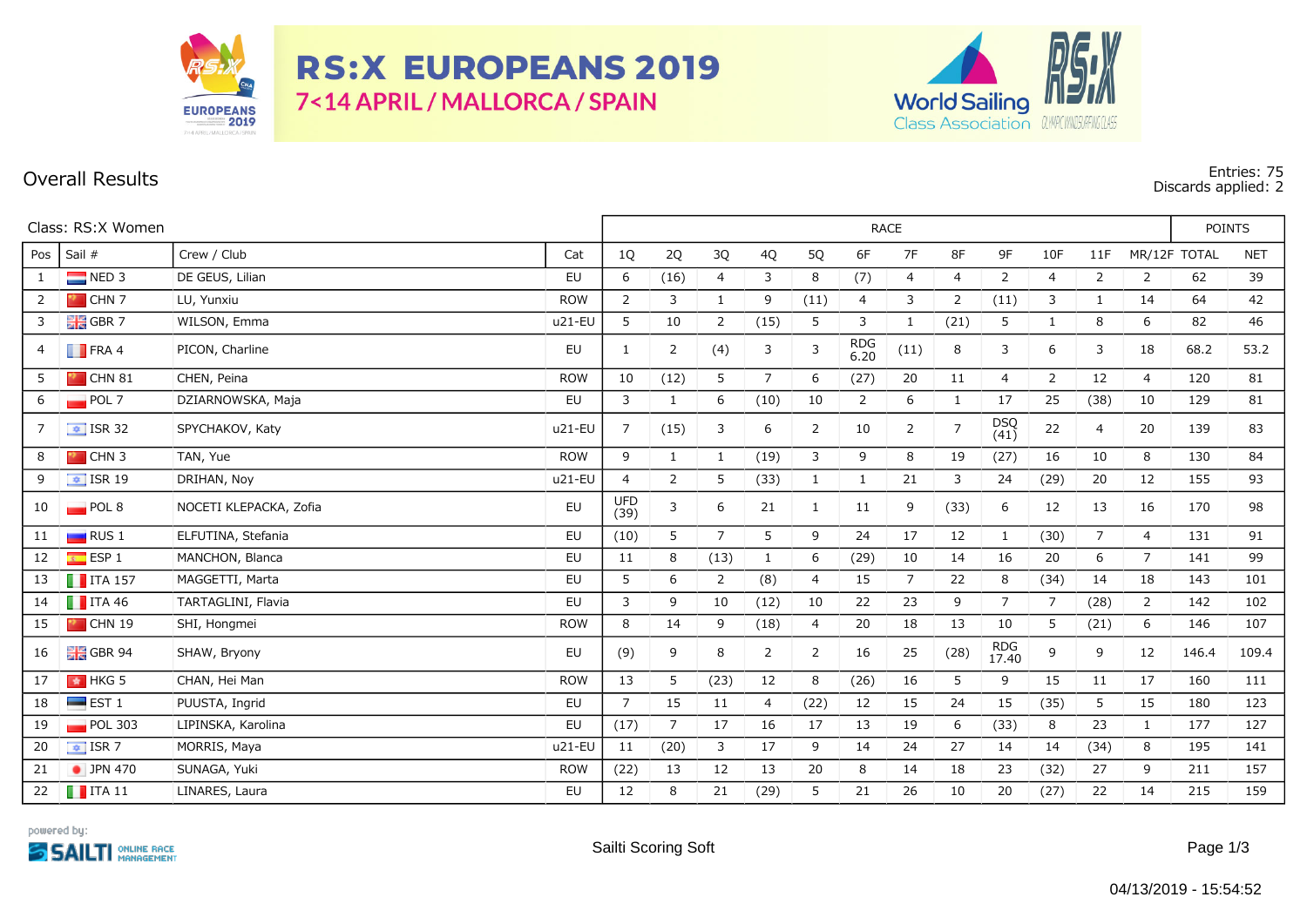| 23 | GBR 956                | SILLS, Saskia             | EU         | 13             | 12             | 8              | (25)           | 23                 | 19                 | 12                  | 23               | (38)           | 26             | 25                 | 3                  | 227   | 164   |
|----|------------------------|---------------------------|------------|----------------|----------------|----------------|----------------|--------------------|--------------------|---------------------|------------------|----------------|----------------|--------------------|--------------------|-------|-------|
| 24 | $E$ DEN 321            | BUHL-HANSEN, Laerke       | EU         | (27)           | 14             | 19             | $\mathbf{1}$   | $\overline{7}$     | (32)               | 13                  | 15               | 31             | 18             | 26                 | 20                 | 223   | 164   |
| 25 | ESP 12                 | LAMADRID TRUEBA, Pilar    | <b>EU</b>  | (15)           | 6              | 15             | $\overline{7}$ | 14                 | 5                  | 22                  | (38)             | 35             | 23             | 32                 | 11                 | 223   | 170   |
| 26 | $-$ FIN 1              | PETAJA-SIREN, Tuuli       | <b>EU</b>  | 8              | 11             | 15             | 31             | <b>DSQ</b><br>(39) | 17                 | <b>RDG</b><br>19.60 | (32)             | 13             | 21             | 30                 | 5                  | 241.6 | 170.6 |
| 27 | $\frac{1}{2}$ HKG 3    | KWAN CHING, Ma            | <b>ROW</b> | 14             | 10             | $\overline{7}$ | 14             | (24)               | 31                 | 33                  | (36)             | 22             | 10             | 19                 | 19                 | 239   | 179   |
| 28 | $\blacksquare$ ITA 82  | FANCIULLI, Veronica       | EU         | $\overline{2}$ | 11             | (22)           | 9              | 12                 | (35)               | 29                  | 31               | 25             | 19             | 16                 | 26                 | 237   | 180   |
| 29 | $\blacksquare$ POL 104 | GLOWCZAK, Kamila          | EU         | (18)           | 13             | 9              | $\,8\,$        | 12                 | 23                 | 31                  | 16               | (36)           | 13             | 35                 | 24                 | 238   | 184   |
| 30 | $\blacksquare$ FRA 24  | MEGE, Berenice            | EU         | $\mathbf{1}$   | 4              | 16             | (22)           | 19                 | 28                 | 32                  | 25               | (37)           | 17             | 37                 | 10                 | 248   | 189   |
| 31 | $\blacksquare$ FRA 18  | BELBEOCH, Lucie           | EU         | $6\,$          | 16             | (25)           | 20             | 13                 | $30\,$             | 28                  | (35)             | 34             | 11             | $17\,$             | 16                 | 251   | 191   |
| 32 | $\blacksquare$ PER 50  | BAZO, Maria Belen         | <b>ROW</b> | 24             | 7              | 18             | 21             | (29)               | 6                  | 5                   | 26               | 28             | 36             | <b>DNC</b><br>(41) | 22                 | 263   | 193   |
| 33 | $\blacksquare$ FRA 800 | JARIEL, Delphine          | EU         | 14             | 19             | (25)           | $\overline{2}$ | 19                 | (39)               | 27                  | 37               | 19             | 28             | 18                 | 13                 | 260   | 196   |
| 34 | $\frac{1}{2}$ HKG 4    | WAI YAN, Ngai             | <b>ROW</b> | $\overline{4}$ | 18             | 27             | (34)           | 21                 | (37)               | 37                  | 20               | 18             | 33             | 15                 | 25                 | 289   | 218   |
| 35 | $\blacksquare$ ITA 1   | SPECIALE, Giorgia         | u21-EU     | (21)           | 19             | 10             | 18             | 11                 | 33                 | (35)                | 34               | 12             | 31             | 33                 | 27                 | 284   | 228   |
| 36 | $\blacksquare$ FRA 57  | NOESMOEN, Helene          | EU         | 19             | $\overline{4}$ | 12             | (37)           | 18                 | 25                 | 39                  | 17               | 39             | (40)           | 36                 | 21                 | 307   | 230   |
| 37 | $\bullet$ JPN 35       | ISEDA, Megumi             | <b>ROW</b> | 15             | (24)           | 13             | 14             | 18                 | 34                 | (36)                | 29               | 26             | 24             | 31                 | 29                 | 293   | 233   |
| 38 | $\equiv$ GRE 366       | DIVARI, Aikaterini        | u21-EU     | (23)           | 23             | 14             | 6              | 16                 | 36                 | 38                  | 30               | 29             | (39)           | 29                 | 23                 | 306   | 244   |
| 39 | $\bullet$ JPN 94       | ONISHI, Fujiko            | <b>ROW</b> | 12             | 26             | 11             | (27)           | 13                 | 38                 | 30                  | (39)             | 30             | 38             | 24                 | <b>DNC</b><br>31   | 319   | 253   |
| 40 | $\sim$ TUR 191         | URALP, Dilara             | <b>EU</b>  | 16             | 25             | 14             | (32)           | 15                 | (40)               | 40                  | 40               | 32             | 37             | 39                 | 28                 | 358   | 286   |
| 41 | $\blacksquare$ POL 21  | BIALECKA, Malgorzata      | EU         | (36)           | 23             | 18             | 23             | 14                 | 6                  | 7                   | 8                | $\overline{2}$ | $\overline{2}$ | 2                  | <b>UFD</b><br>(36) | 177   | 105   |
| 42 | $\frac{1}{26}$ GBR 400 | GIBSON, Alysia            | u21-EU     | 24             | 27             | STP<br>25      | $\overline{4}$ | (33)               | $\overline{2}$     | 12                  | $\mathbf{1}$     | $\mathbf{1}$   | 6              | (21)               | 5                  | 161   | 107   |
| 43 | $\bullet$ JPN 72       | KOMINE, Megumi            | <b>ROW</b> | (32)           | 22             | 16             | 28             | $\overline{7}$     | 13                 | (15)                | $\overline{7}$   | $\overline{4}$ | 3              | $\mathbf{1}$       | 11                 | 159   | 112   |
| 44 | $\equiv$ ISR 26        | ISAAK, Yarden             | u21-EU     | 20             | (24)           | 19             | 22             | 16                 | (20)               | 5                   | 6                | 15             | $\mathbf{1}$   | $\mathsf{3}$       | 12                 | 163   | 119   |
| 45 | $\blacksquare$ FRA 11  | CLAIRE, Tetard            | EU         | 23             | (34)           | 28             | 16             | 20                 | 3                  | $\overline{4}$      | 12               | $\mathbf{3}$   | (21)           | 15                 | $\,8\,$            | 187   | 132   |
| 46 | $\blacksquare$ FRA 333 | ROYER DE VERICOURT, Thais | $u21-EU$   | $5TP$<br>$17$  | $20\,$         | 27             | 26             | (31)               | 4                  | 11                  | 9                | (20)           | 10             | 11                 | 10                 | 196   | 145   |
| 47 | $\blacksquare$ POL 9   | BILSKA, Agnieszka         | EU         | 26             | 17             | (32)           | 29             | 27                 | <b>RET</b><br>(36) | $\mathbf{1}$        | 2                | 10             | 26             | 5                  | 3                  | 214   | 146   |
| 48 | NZL 48                 | TEN HAVE, Veerle          | u21-RO     | (28)           | 26             | 22             | 11             | 22                 | $\mathbf{1}$       | 8                   | 18               | 16             | (27)           | 17                 | $\boldsymbol{6}$   | 202   | 147   |
| 49 | $\frac{1}{2}$ HKG 31   | CHOI, Wing Chi Sandy      | u21-RO     | 17             | 27             | 28             | 31             | (36)               | 9                  | 9                   | 15               | (23)           | 15             | 6                  | $\overline{4}$     | 220   | 161   |
| 50 | $\blacksquare$ USA 1   | HALL, Farrah              | <b>ROW</b> | 28             | 28             | 26             | (35)           | 23                 | $10\,$             | 6                   | 10               | 9              | 16             | (26)               | 9                  | 226   | 165   |
| 51 | $\bullet$ JPN 32       | KAZAMI, Matsuura          | u21-RO     | 29             | 22             | (31)           | 24             | 30                 | 8                  | (21)                | 11               | 18             | 8              | 12                 | 7                  | 221   | 169   |
| 52 | $\blacksquare$ THA 57  | KAEWDUANGNGAM, Siripon    | <b>ROW</b> | 20             | 31             | (34)           | 26             | 25                 | (24)               | $\mathbf 2$         | <b>DPI</b><br>18 | 12             | 4              | 20                 | 14                 | 230   | 172   |